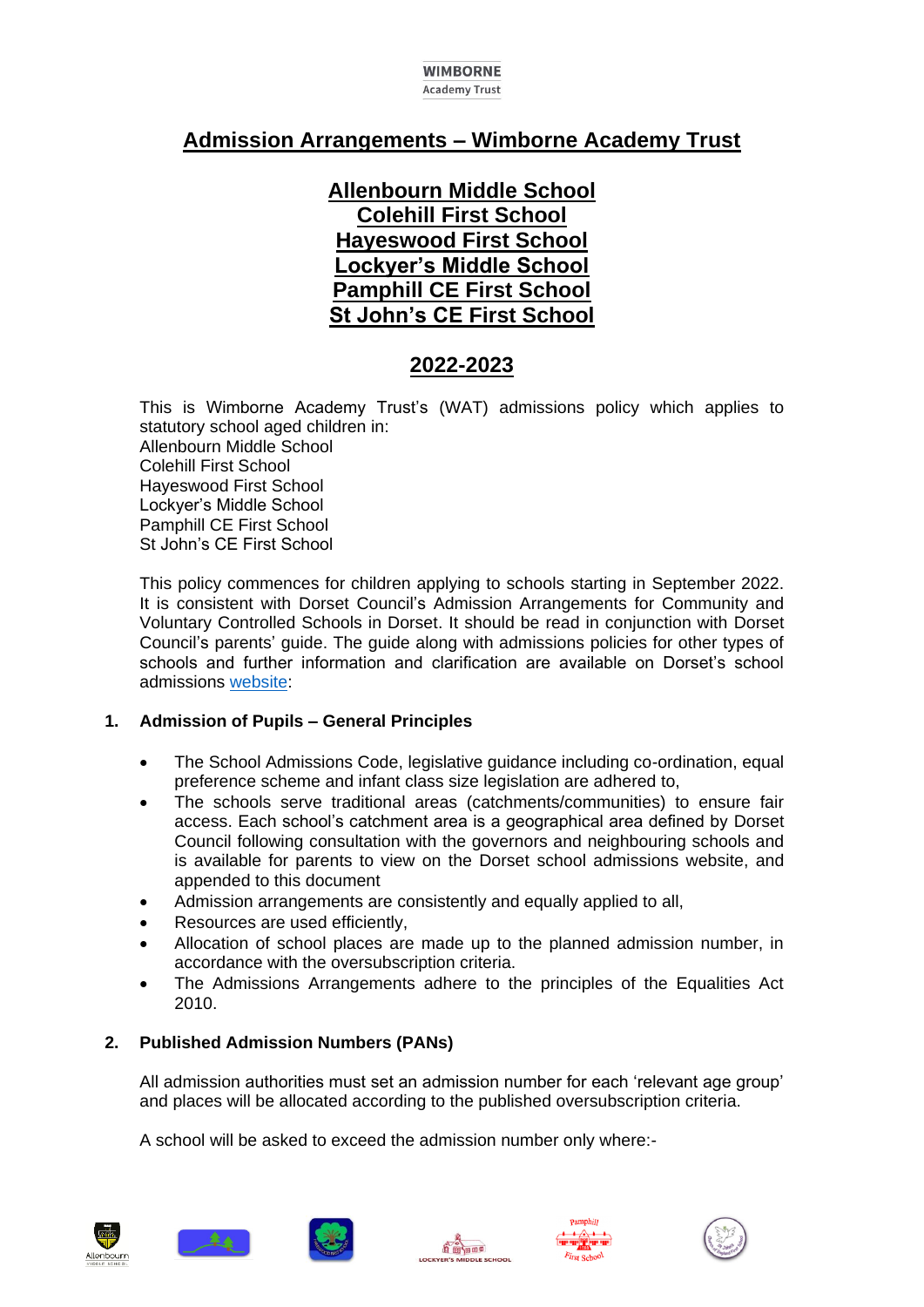#### **WIMBORNE Academy Trust**

- The last place within PAN is allocated to one of multiple birth siblings, then the other birth siblings will be admitted,
- Where an error occurs and the child should have been offered a place,
- A large group of families with children arrive in the area where it has not been possible to accommodate them within the normal allocation of places because of the short notice. If this is the case, the Local Authority will identify an appropriate setting to accommodate the children as quickly as possible,
- An unexpected event/incident occurs necessitating urgent/temporary placement,
- There is a need to comply with other agreed protocols, e.g. Children in Care, Fair Access, SEN Code of Practice and the Military Covenant

# In Year Admissions only

 Where no other school would provide suitable education within a reasonable distance of the home. In this instance the distance will be considered based on the transport offered to the alternative setting, following national guidance on transport times i.e. the alternative placement will not exceed a journey of 45 minutes for primary aged children and 75 minutes for secondary aged children. The length of journey does not include walking to the 'stop'. Transport is also based on consideration of efficient use of resources and prejudice to the school or neighbouring schools.

Allenbourn Middle School PAN: 152 Colehill First School PAN: 30 Hayeswood First School PAN: 30 Lockyer's Middle School PAN: 132 Pamphill CE First School PAN: 15 St John's CE First School PAN: 30

# **3. Admission of Pupils to School for the First Time at Age 4+/5**

Colehill First School Hayeswood First School Pamphill CE First School St John's CE First School

# **3.1 Statutory school age**

Children reach compulsory school age the school term following their fifth birthday. The start of term is defined as 1 September/January/April (this may not be the first day of term for the school being considered).

#### **3.2 Admission at 4+**

An application must be submitted for every child to Dorset Council. Children are able to attend full-time in September of the year they are due to start school. Some schools offer a phased integration. Parents can request part-time attendance until compulsory school age is reached. This needs to be agreed with the headteacher of the school where a place is offered. Parents can also request deferred entry within the first academic year or until compulsory school age. A record of the deferment should be kept by the school and parent. The place is held and is not available to be offered to another child unless it is not taken up by the agreed date when it will be considered vacant. If this request for deferred entry goes beyond the start of the











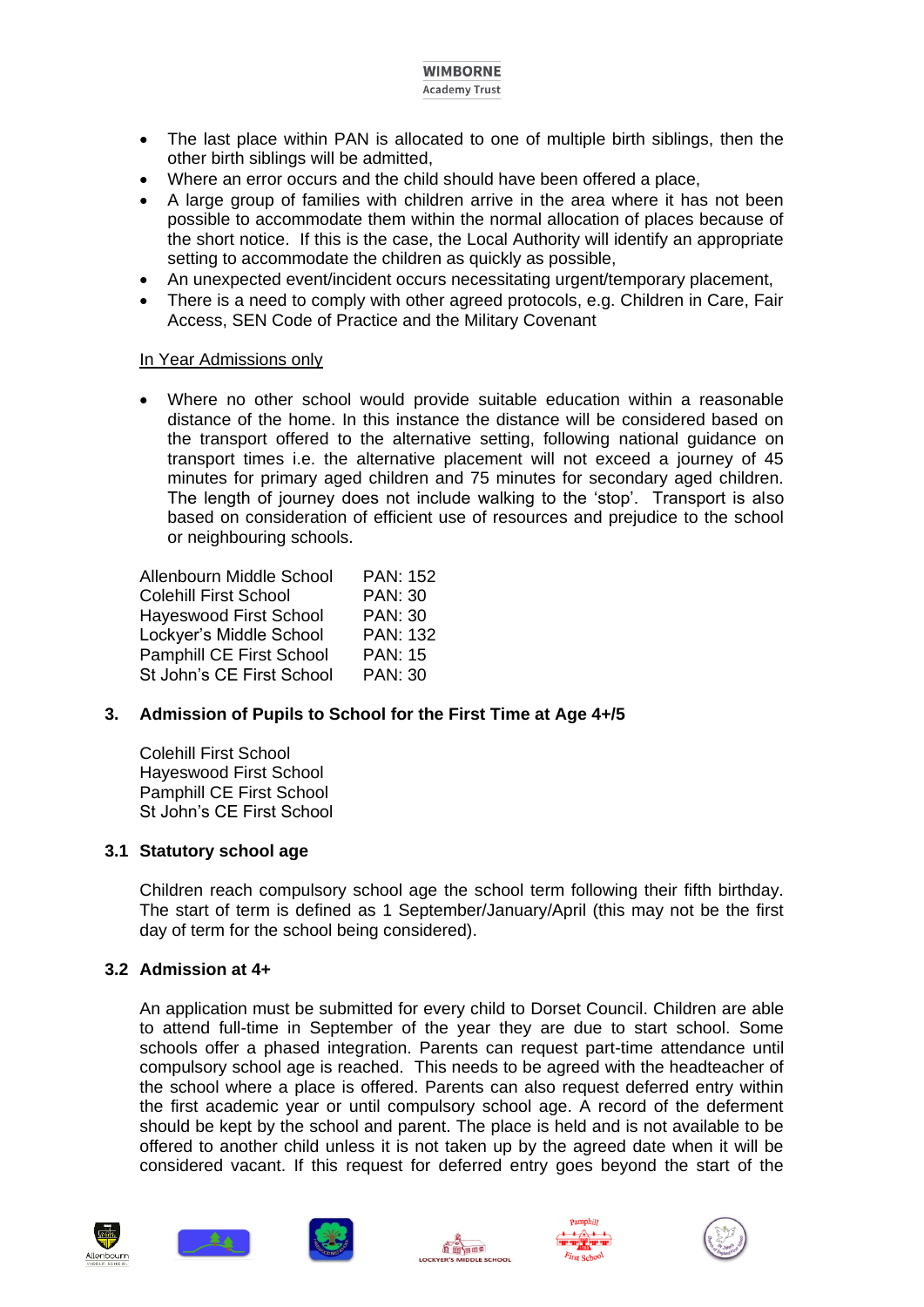#### **WIMBORNE Academy Trust**

academic year, the parent will need to reapply for a school place in the next academic year for entry to year 1.

# **4**. **Transfer to the next school by age – Normal Year of Entry**

Allenbourn Middle School Lockyer's Middle School

Children transfer to the Middle Schools, at age 9+ (Year 5). An application should be submitted by the published closing date and through the local authority in whose area the child resides. Applications should be submitted by the person who has parental responsibility for the child.

#### **5. In Year Admissions**

In year or casual admissions will be processed through Dorset Council. A formal application must be made in all instances with relevant information attached to the application. Should a place not be allocated at a preference school the parents have a right of appeal. Any alternative placement offered by Dorset Council will take account of the distance to travel consistent with the national guidance on journey times i.e. the alternative placement will not exceed a journey of 45 minutes for primary aged children and 75 minutes for secondary age children.

#### **6. Admission of children outside their normal age group**

This section of the policy should be read in conjunction with the guidance on the placement of a pupil outside his or her normal age group. Normal age group refers to the year group in which the child would normally be according to their chronological age. The guidance is available on Dorset's school admissions website.

Applications for a child to be placed outside of their normal chronological year group will only be considered under the most exceptional circumstances. The placement of a child outside his or her normal age group is not an appropriate strategy for meeting special educational needs. This is in recognition of the significant and long term impact on children who are placed outside of their normal year group.

#### 6.1 Decision Making Process

Parents and carers wishing to request that their child be placed outside of their normal age group must do so through the Headteacher of the pupil's actual or proposed school. The decision to place a child outside of their normal age group rests with Wimborne Academy Trust as the admissions authority.

#### 6.2 Admission above Normal Age

Only in exceptional circumstances, where a child is outstanding in every respect, will a child be considered for admission early or above their normal year group. It will also only be considered through the agreement of the Headteacher, in conjunction with other professionals, where they have identified exceptional medical, physical, social or/and educational reasons for this.











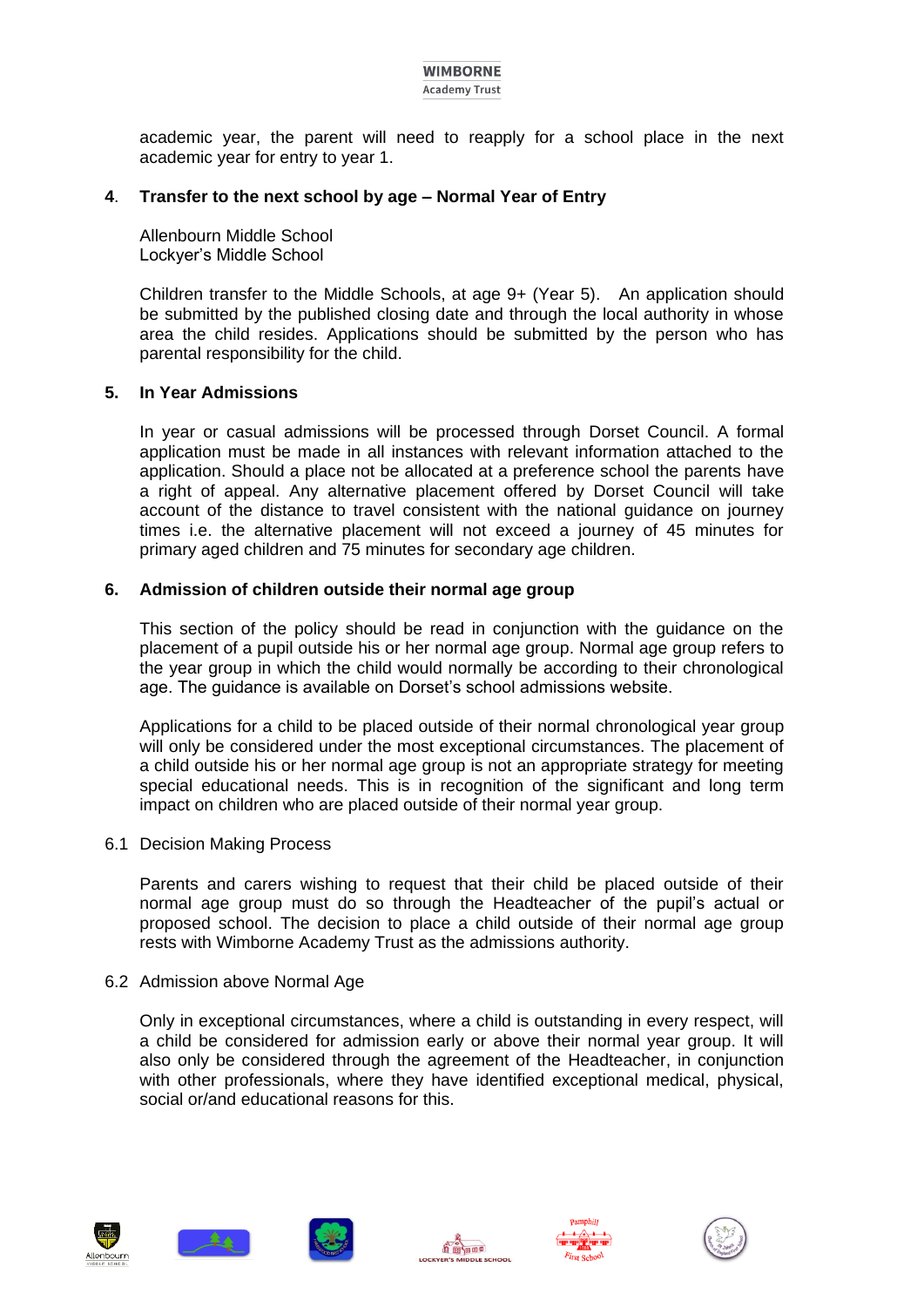6.3 Back Yearing and Delayed Transfer

There are instances when a child's overall best interests are served by delaying admission or remaining in the existing year. The social and educational implications of this must be considered. Such arrangements will be considered only if agreed or recommended by the child's Headteacher and/or any other professional involved. Any decision will also be in line with Dorset Council's 'Guidance on the Placement of a Pupil outside of his or her normal age group' and with the parent's agreement.

#### 6.4 Out of Dorset Requests

Some families seek places in Dorset schools (e.g. where they have moved to the County from elsewhere) for their children to be placed in a year group other than their chronological year group. Requests are dealt with and recommendations made by the admitting school, regardless of the child's home address, in line with the decision making process indicated above. Such requests are refused unless there are very exceptional circumstances.

6.5 Admission/Transfer of Children Outside Normal Year Groups – PAN

Where it is agreed that children can be admitted/transferred to a year group which is not the chronological year group, the application will be considered against the relevant school's PAN (not in addition) and the school's oversubscription criteria, along with all other applications received.

6.6 Delaying entry into Reception Year Group – Summer Born Children

Where a child is summer born and parents wish to consider the delay of their child starting school in the Reception Class until after their 5<sup>th</sup> birthday will have to discuss this directly with the Headteacher of the proposed school. These requests will be considered on a case by case basis and with reference to the 'Guidance on the Placement of a Pupil Outside his or her Normal Age Group'.

If a parent applies for a reception place to be taken up after the child's  $4<sup>th</sup>$  birthday and is allocated a place in the normal transfer round and then subsequently wishes for their child to enter the school in reception after their  $5<sup>th</sup>$  birthday – they will have to make a new application in the next application year and surrender their current place. Their application will be considered afresh and no guarantee will be given that they will get a place at the same school in the subsequent allocation as it will be subject to the relevant admissions code and the overall number of applications.

# **7. Children in Care**

There is an additional policy and guidance available for Children in Care and children who have previously been in care applications. Children in Care applications are given the highest priority on the oversubscription criteria.











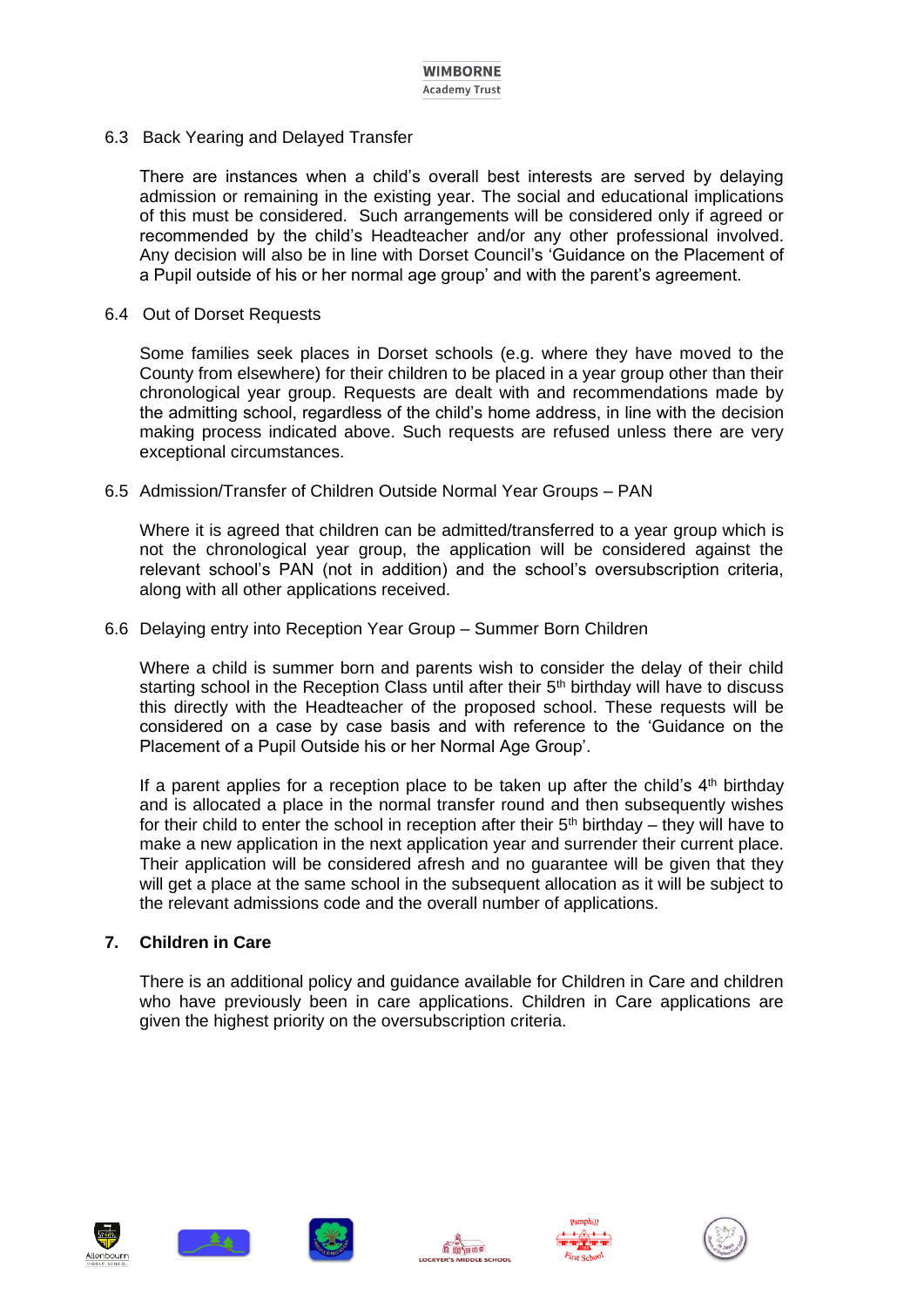# **8. School Transport**

Details about school transport are provided in Dorset Council's Home to School Transport Policy. Advice is also provided in the Policy and Parents' Guide to ensure parents, guardians and carers are aware that their preference of school and the admissions criteria will affect their entitlement to school transport. This includes later changes (e.g. change of address) which could have a bearing on continued eligibility for school transport.

#### **9. Withdrawal of School Places**

Places will only be withdrawn where:

- A place has been offered in error by the admission authority and the affected child/ren have not yet started at the preferred school,
- A place has been offered on the basis of a false, fraudulent or deliberately misleading application. The place will be withdrawn if the case has been identified by the first October half-term following admission,
- $\bullet$  The place has not been taken up by the specified date the parent will be contacted in advance of the withdrawal of a place,
- The place has been declined by the parent.

# **10. Waiting Lists**

The admissions authority operates a limited waiting list policy. Parents can apply to have their child's name placed on a waiting list for a period of one term following refusal. If parents wish to keep a child on a waiting list beyond this term they will need to request an extension. There is no guarantee of a school place by remaining on the waiting list.

# **11. Appeals**

If the admissions authority is unable to offer a place at a school that has been applied for, the parent has the right to appeal to an independent Appeals Panel. The decision of the Panel is binding on all parties and where parents succeed with their appeal, the place at the school originally offered will be automatically withdrawn.

# **OVERSUBSCRIPTION CRITERIA**

The admission of children with Education Health & Care Plans and Statements of Special Educational Needs is covered by Sections 324 to 328 of, and Schedule 27 to, the Education Act 1996. Guidance on the Admission of EHCP and Statemented pupils is given in the Special Education Needs Code of Practice.

- 1. Where all parental preferences for places at the school can be satisfied, all children seeking a place will be admitted.
- 2. Where there are too few places available to satisfy all preferences, places will be allocated according to the following priority order:-











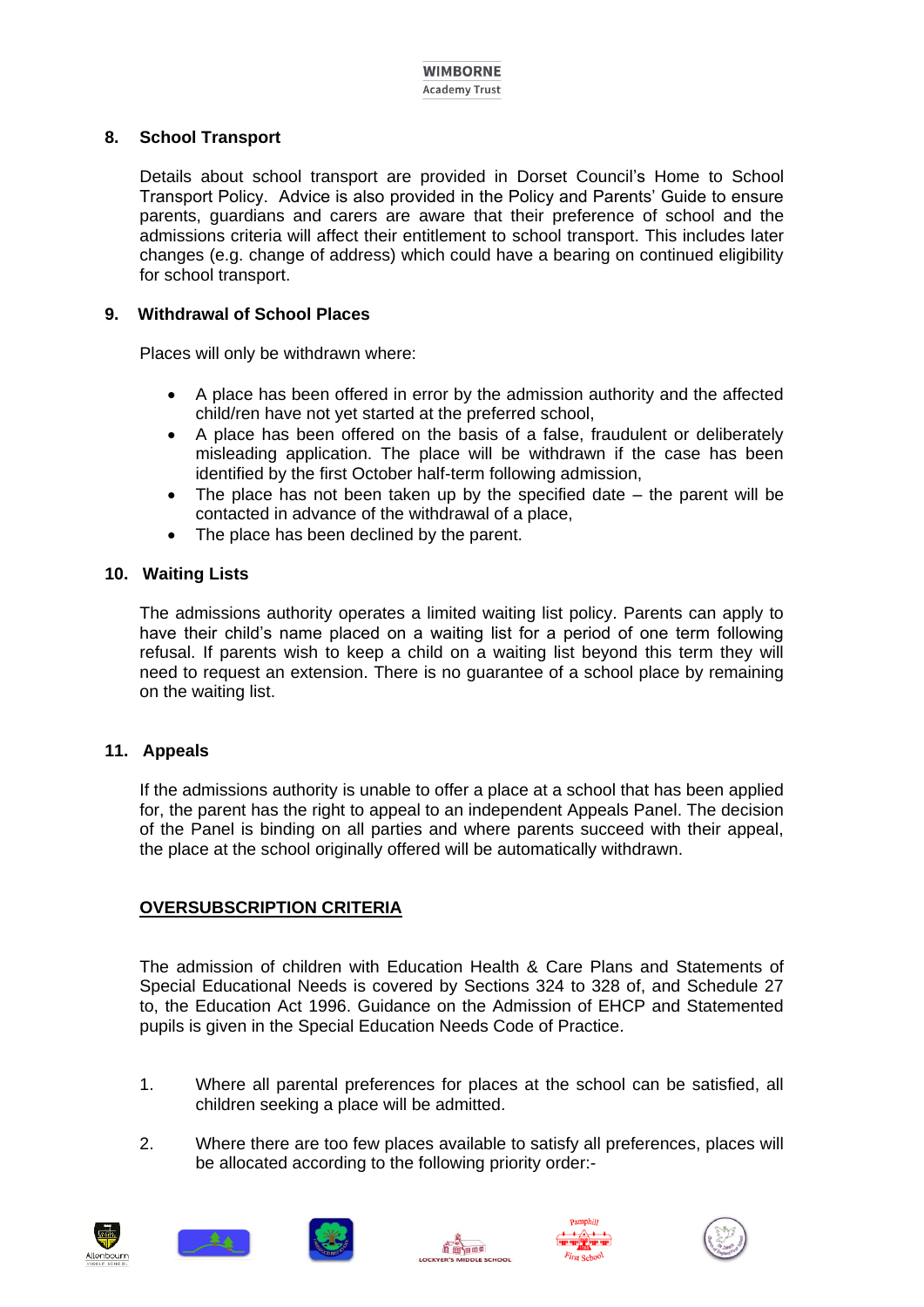# **WIMBORNE**

- **Academy Trust**
- i) A "Child in Care" or who was "previously a Child in Care" (see footnote 1)
- ii) Children who the admissions authority accepts have an exceptional medical or social need and where there is a need for a place at one specific school (see footnotes 2).
- iii) Children living within the school's catchment area who will have a sibling(s) attending the school at the time of admission. (see footnote 3)
- iv) Children living within the school's catchment area who are attending the preferred school's recognised maintained feeder school during the previous year and are on that school's roll at the time of application.
- v) Children living within the school's catchment area.
- vi) Children living outside the school's catchment area who will have a sibling(s) attending the school at the time of admission. (see footnote 3,5)
- vii) Children living outside the school's catchment area and who are attending one of the preferred school's recognised maintained feeder schools during the previous year at the time of application. (see foot note 5)
- viii)Children living outside the school's catchment area and whose parents wish them to attend a CE school on denominational grounds. (see footnote 6)
- ix) Children of staff with at least two years continuous service at the school or who have been recruited to a vacancy to meet a demonstrable skills shortage as at the date of application (in year) or relevant closing date under Dorset Council co-ordinated scheme (normal year of entry) and who still intend to be employed at the school at the time of the child's admission. (see footnote 7 & 8)
- x) All other children living outside the school's catchment area.
- 3. If oversubscribed within any of the priority order categories above, places will be allocated on the basis of the shortest straight line measurement using a geographical information based system which identifies an Easting and Northing for the home address and the school and calculates the distance between the two locations. NB. School transport is based on walking and driven distances.
- 4. In the event that the admissions authority is unable to distinguish between applications despite applying the priority categories above, lots will be drawn by an independent (of the admissions authority) person to determine the final place(s).
- 5. Where applications are received from families with multiple birth siblings and by adhering to PAN these siblings could not be offered the same school, the admission number will be exceeded to accommodate the multiple birth siblings. This is not an indication that schools can exceed the admission number other than under these exceptional circumstances.











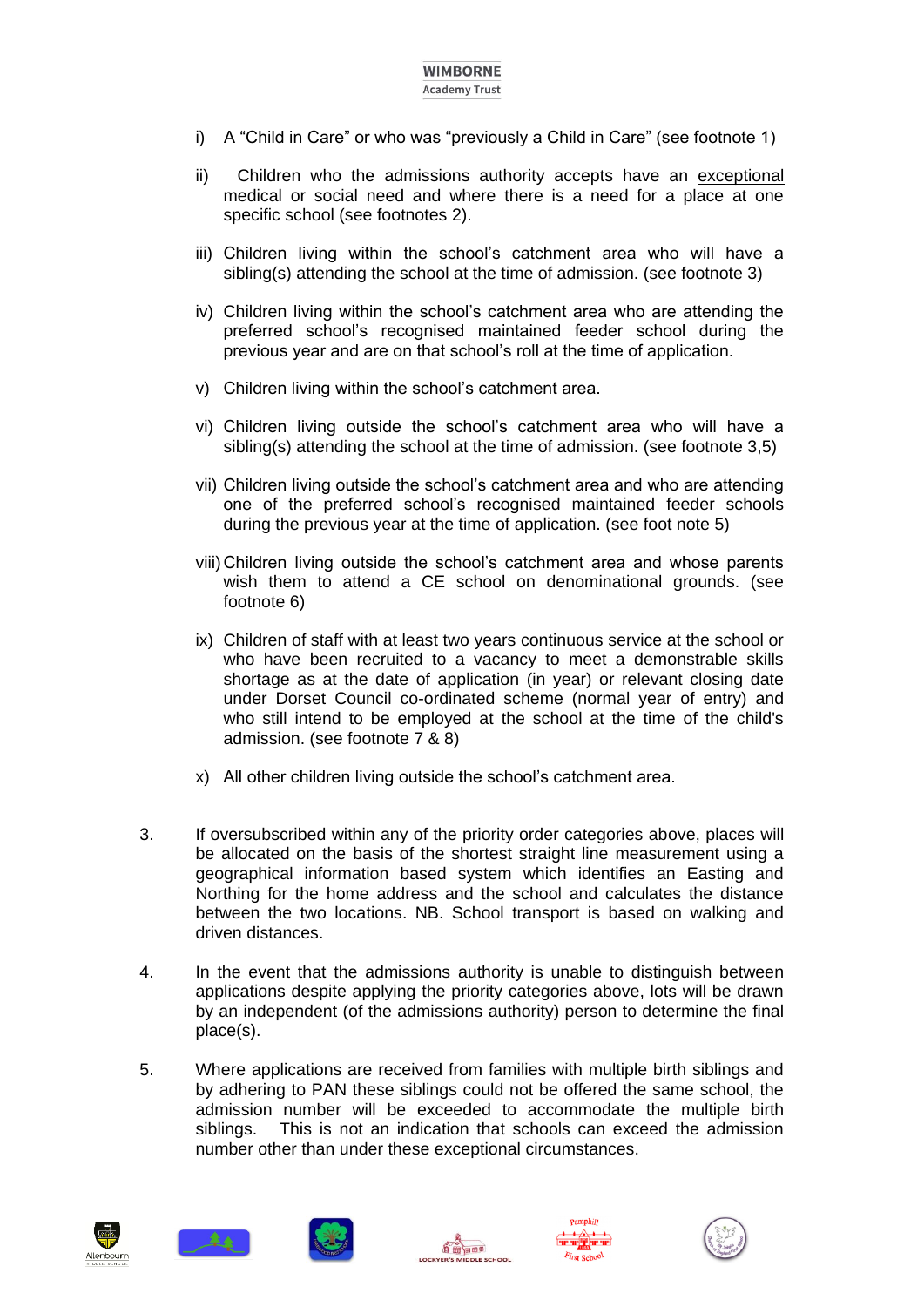# **Footnotes**

- 1. A "Child in Care" means any child who is in the care of a local authority in accordance with Section 22 (1) of the Children Act 1989. A child who was "previously a Child in Care" means a child who after being Looked After became subject to an Adoption Order under Section 46 of the Adoption and Children Act 2002, a Residence Order under Section 8 of the Children Act 1989 or Special Guardianship Order under Section 14A of the Children Act 1989.
- 2. Applications will only be considered under this category if there is evidence provided such as a Child Protection Order, Children in Need document or a written statement from a doctor, social worker or other relevant independent professional. The information must confirm the exceptional medical or social need and demonstrate how the specified school is the only school that can meet the defined needs of the child. The local authority is all inclusive and will meet all legislative requirements to accommodate children within their educational setting as appropriate to their need.
- 3. The term 'sibling' means full brother or sister, half or step brother or sister, adoptive brother or sister and other non-blood related children who live with married or cohabiting parents in the same household and relates to all year groups provided by the school. In the case of an infant school the sibling link will apply to the related junior school and vice versa.
- 4. N/A
- 5. This does not include independent schools, pre-schools or nurseries.
- 6. In order to qualify for consideration under this category, parents/guardians will need to show that at least one adult family member and the child to whom the application relates to have been attending their local church at least once a month for a minimum of a year prior to the closing date for applications. The application must also be supported by a written statement from the vicar/priest/minister or leader of the church confirming this. In the event that during the period specified for attendance at worship the church has been closed for public worship and has not provided alternative premises for that worship, the requirements of these arrangements in relation to attendance will only apply to the period when the church or alternative premises have been available for public worship.
- 7. The term 'children' includes full, half, step, adopted and those non-blood related but resident through marriage, civil partnerships or single family cohabitation arrangements at the time of application or deadline.
- 8. Staff are defined as all employed teaching and support staff at the preferred school. 'Children of staff' refers to situations where the staff member is the natural parent, the legal guardian or a resident step parent. If applicants wish to be considered under this criterion then a letter from the Headteacher confirming the above applies to the applicant must be provided at the time of application.